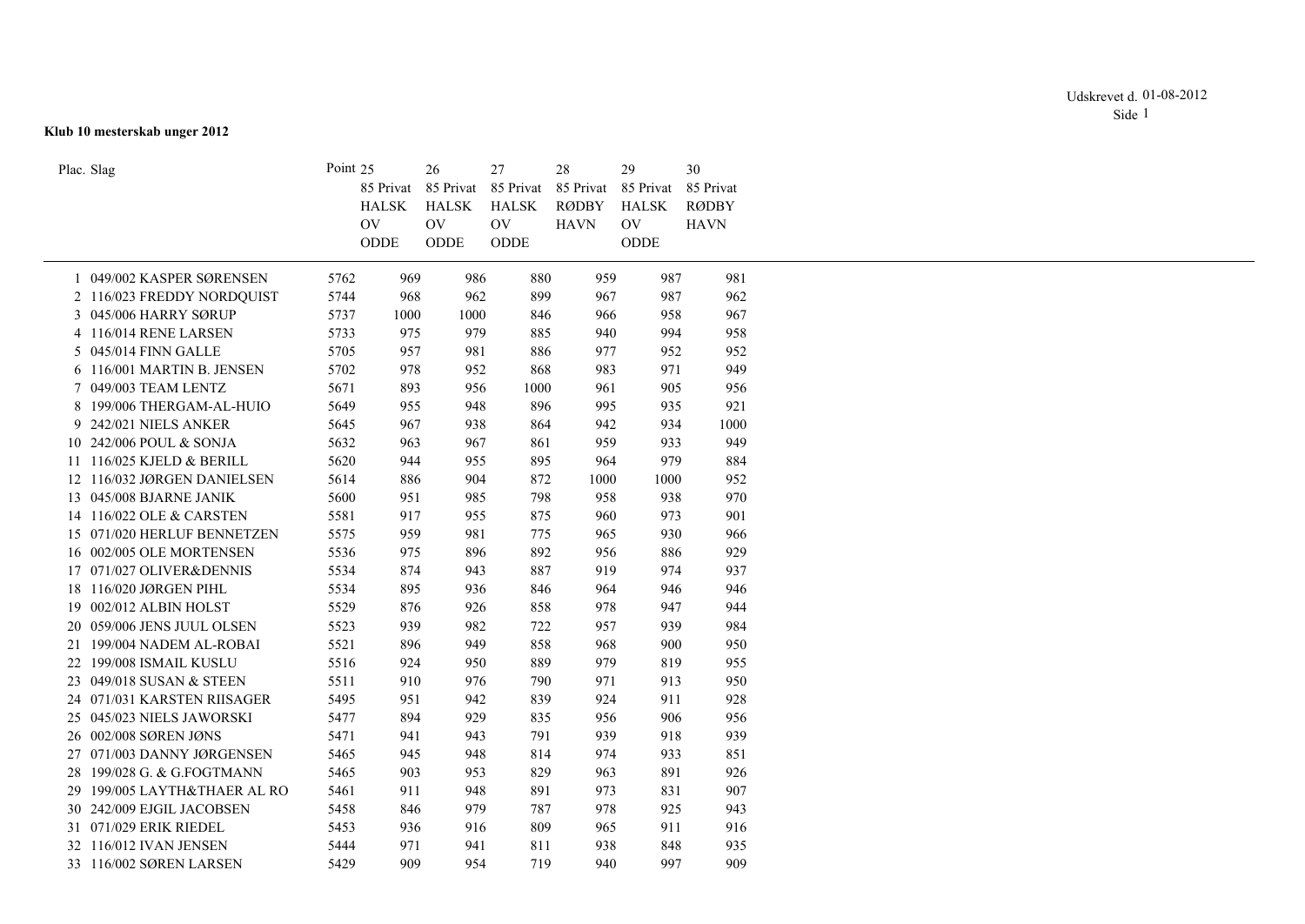## **Klub 10 mesterskab unger 2012**

|      |                                                                                                                                                                      | 26<br>HALSK<br>O <sub>V</sub>                              | 27<br><b>HALSK</b><br><b>OV</b>                                                                                                                                                    | 28<br>85 Privat<br><b>RØDBY</b><br><b>HAVN</b>                                                                                                                                                                              | 29<br>85 Privat<br><b>HALSK</b><br><b>OV</b>                                                                                                                                              | 30<br>85 Privat<br><b>RØDBY</b><br><b>HAVN</b>                                                                                                                                                                                                                                                                                                       |
|------|----------------------------------------------------------------------------------------------------------------------------------------------------------------------|------------------------------------------------------------|------------------------------------------------------------------------------------------------------------------------------------------------------------------------------------|-----------------------------------------------------------------------------------------------------------------------------------------------------------------------------------------------------------------------------|-------------------------------------------------------------------------------------------------------------------------------------------------------------------------------------------|------------------------------------------------------------------------------------------------------------------------------------------------------------------------------------------------------------------------------------------------------------------------------------------------------------------------------------------------------|
|      |                                                                                                                                                                      |                                                            |                                                                                                                                                                                    |                                                                                                                                                                                                                             |                                                                                                                                                                                           |                                                                                                                                                                                                                                                                                                                                                      |
| 5399 |                                                                                                                                                                      |                                                            |                                                                                                                                                                                    |                                                                                                                                                                                                                             | 651                                                                                                                                                                                       | 972                                                                                                                                                                                                                                                                                                                                                  |
| 5398 |                                                                                                                                                                      |                                                            |                                                                                                                                                                                    |                                                                                                                                                                                                                             | 809                                                                                                                                                                                       | 905                                                                                                                                                                                                                                                                                                                                                  |
| 5373 |                                                                                                                                                                      |                                                            |                                                                                                                                                                                    |                                                                                                                                                                                                                             | 949                                                                                                                                                                                       | 893                                                                                                                                                                                                                                                                                                                                                  |
| 5349 |                                                                                                                                                                      |                                                            |                                                                                                                                                                                    |                                                                                                                                                                                                                             | 929                                                                                                                                                                                       | 769                                                                                                                                                                                                                                                                                                                                                  |
| 5319 |                                                                                                                                                                      |                                                            |                                                                                                                                                                                    |                                                                                                                                                                                                                             | 811                                                                                                                                                                                       | 939                                                                                                                                                                                                                                                                                                                                                  |
| 5234 |                                                                                                                                                                      |                                                            |                                                                                                                                                                                    |                                                                                                                                                                                                                             | 962                                                                                                                                                                                       | 861                                                                                                                                                                                                                                                                                                                                                  |
| 5202 |                                                                                                                                                                      |                                                            |                                                                                                                                                                                    |                                                                                                                                                                                                                             | 929                                                                                                                                                                                       | 945                                                                                                                                                                                                                                                                                                                                                  |
| 5060 |                                                                                                                                                                      |                                                            |                                                                                                                                                                                    |                                                                                                                                                                                                                             | 860                                                                                                                                                                                       | 973                                                                                                                                                                                                                                                                                                                                                  |
| 5040 |                                                                                                                                                                      |                                                            |                                                                                                                                                                                    |                                                                                                                                                                                                                             | 885                                                                                                                                                                                       | 835                                                                                                                                                                                                                                                                                                                                                  |
| 4894 |                                                                                                                                                                      |                                                            |                                                                                                                                                                                    |                                                                                                                                                                                                                             | 764                                                                                                                                                                                       | 716                                                                                                                                                                                                                                                                                                                                                  |
| 4850 |                                                                                                                                                                      |                                                            |                                                                                                                                                                                    |                                                                                                                                                                                                                             | 878                                                                                                                                                                                       | 965                                                                                                                                                                                                                                                                                                                                                  |
| 4744 |                                                                                                                                                                      |                                                            |                                                                                                                                                                                    |                                                                                                                                                                                                                             | 954                                                                                                                                                                                       | 912                                                                                                                                                                                                                                                                                                                                                  |
|      |                                                                                                                                                                      |                                                            |                                                                                                                                                                                    |                                                                                                                                                                                                                             |                                                                                                                                                                                           | 881                                                                                                                                                                                                                                                                                                                                                  |
|      |                                                                                                                                                                      |                                                            |                                                                                                                                                                                    |                                                                                                                                                                                                                             |                                                                                                                                                                                           |                                                                                                                                                                                                                                                                                                                                                      |
|      |                                                                                                                                                                      |                                                            |                                                                                                                                                                                    |                                                                                                                                                                                                                             |                                                                                                                                                                                           | 992                                                                                                                                                                                                                                                                                                                                                  |
|      |                                                                                                                                                                      |                                                            |                                                                                                                                                                                    |                                                                                                                                                                                                                             |                                                                                                                                                                                           |                                                                                                                                                                                                                                                                                                                                                      |
|      |                                                                                                                                                                      |                                                            |                                                                                                                                                                                    |                                                                                                                                                                                                                             |                                                                                                                                                                                           |                                                                                                                                                                                                                                                                                                                                                      |
|      |                                                                                                                                                                      |                                                            |                                                                                                                                                                                    |                                                                                                                                                                                                                             |                                                                                                                                                                                           | 958                                                                                                                                                                                                                                                                                                                                                  |
|      |                                                                                                                                                                      |                                                            |                                                                                                                                                                                    |                                                                                                                                                                                                                             |                                                                                                                                                                                           | 961                                                                                                                                                                                                                                                                                                                                                  |
|      |                                                                                                                                                                      |                                                            |                                                                                                                                                                                    |                                                                                                                                                                                                                             |                                                                                                                                                                                           |                                                                                                                                                                                                                                                                                                                                                      |
|      |                                                                                                                                                                      |                                                            |                                                                                                                                                                                    |                                                                                                                                                                                                                             |                                                                                                                                                                                           |                                                                                                                                                                                                                                                                                                                                                      |
|      |                                                                                                                                                                      |                                                            |                                                                                                                                                                                    |                                                                                                                                                                                                                             |                                                                                                                                                                                           | 948                                                                                                                                                                                                                                                                                                                                                  |
|      |                                                                                                                                                                      |                                                            |                                                                                                                                                                                    |                                                                                                                                                                                                                             |                                                                                                                                                                                           | 938                                                                                                                                                                                                                                                                                                                                                  |
|      |                                                                                                                                                                      |                                                            |                                                                                                                                                                                    |                                                                                                                                                                                                                             |                                                                                                                                                                                           |                                                                                                                                                                                                                                                                                                                                                      |
|      |                                                                                                                                                                      |                                                            |                                                                                                                                                                                    |                                                                                                                                                                                                                             |                                                                                                                                                                                           | 964                                                                                                                                                                                                                                                                                                                                                  |
|      |                                                                                                                                                                      |                                                            |                                                                                                                                                                                    |                                                                                                                                                                                                                             |                                                                                                                                                                                           | 956                                                                                                                                                                                                                                                                                                                                                  |
|      |                                                                                                                                                                      |                                                            |                                                                                                                                                                                    |                                                                                                                                                                                                                             |                                                                                                                                                                                           |                                                                                                                                                                                                                                                                                                                                                      |
|      |                                                                                                                                                                      |                                                            |                                                                                                                                                                                    |                                                                                                                                                                                                                             |                                                                                                                                                                                           |                                                                                                                                                                                                                                                                                                                                                      |
|      |                                                                                                                                                                      |                                                            |                                                                                                                                                                                    |                                                                                                                                                                                                                             |                                                                                                                                                                                           |                                                                                                                                                                                                                                                                                                                                                      |
|      |                                                                                                                                                                      |                                                            |                                                                                                                                                                                    |                                                                                                                                                                                                                             |                                                                                                                                                                                           |                                                                                                                                                                                                                                                                                                                                                      |
|      |                                                                                                                                                                      |                                                            |                                                                                                                                                                                    |                                                                                                                                                                                                                             |                                                                                                                                                                                           |                                                                                                                                                                                                                                                                                                                                                      |
|      |                                                                                                                                                                      |                                                            |                                                                                                                                                                                    |                                                                                                                                                                                                                             |                                                                                                                                                                                           |                                                                                                                                                                                                                                                                                                                                                      |
|      |                                                                                                                                                                      |                                                            |                                                                                                                                                                                    |                                                                                                                                                                                                                             |                                                                                                                                                                                           |                                                                                                                                                                                                                                                                                                                                                      |
|      | 4648<br>4626<br>4595<br>4501<br>4478<br>4439<br>4070<br>4021<br>4000<br>3641<br>3627<br>3610<br>3375<br>3374<br>3245<br>2835<br>2693<br>2569<br>2421<br>1996<br>1720 | Point 25<br>85 Privat<br>HALSK<br><b>OV</b><br>$\rm O DDE$ | $\rm ODDE$<br>909<br>909<br>887<br>932<br>837<br>831<br>793<br>972<br>803<br>942<br>703<br>910<br>942<br>930<br>822<br>685<br>549<br>780<br>942<br>907<br>694<br>911<br>739<br>822 | 85 Privat<br>85 Privat<br>ODDE<br>950<br>948<br>938<br>925<br>934<br>905<br>871<br>943<br>958<br>905<br>866<br>957<br>949<br>979<br>987<br>926<br>980<br>957<br>833<br>912<br>969<br>800<br>920<br>946<br>975<br>322<br>898 | 934<br>891<br>744<br>816<br>870<br>766<br>733<br>401<br>657<br>614<br>524<br>943<br>789<br>690<br>796<br>770<br>659<br>862<br>889<br>644<br>800<br>549<br>621<br>806<br>870<br>607<br>323 | ODDE<br>983<br>936<br>963<br>977<br>928<br>910<br>930<br>911<br>902<br>952<br>915<br>977<br>939<br>970<br>976<br>940<br>950<br>976<br>965<br>882<br>963<br>943<br>970<br>896<br>903<br>658<br>871<br>879<br>831<br>834<br>934<br>817<br>965<br>816<br>921<br>921<br>917<br>922<br>947<br>842<br>861<br>936<br>954<br>961<br>911<br>903<br>447<br>904 |